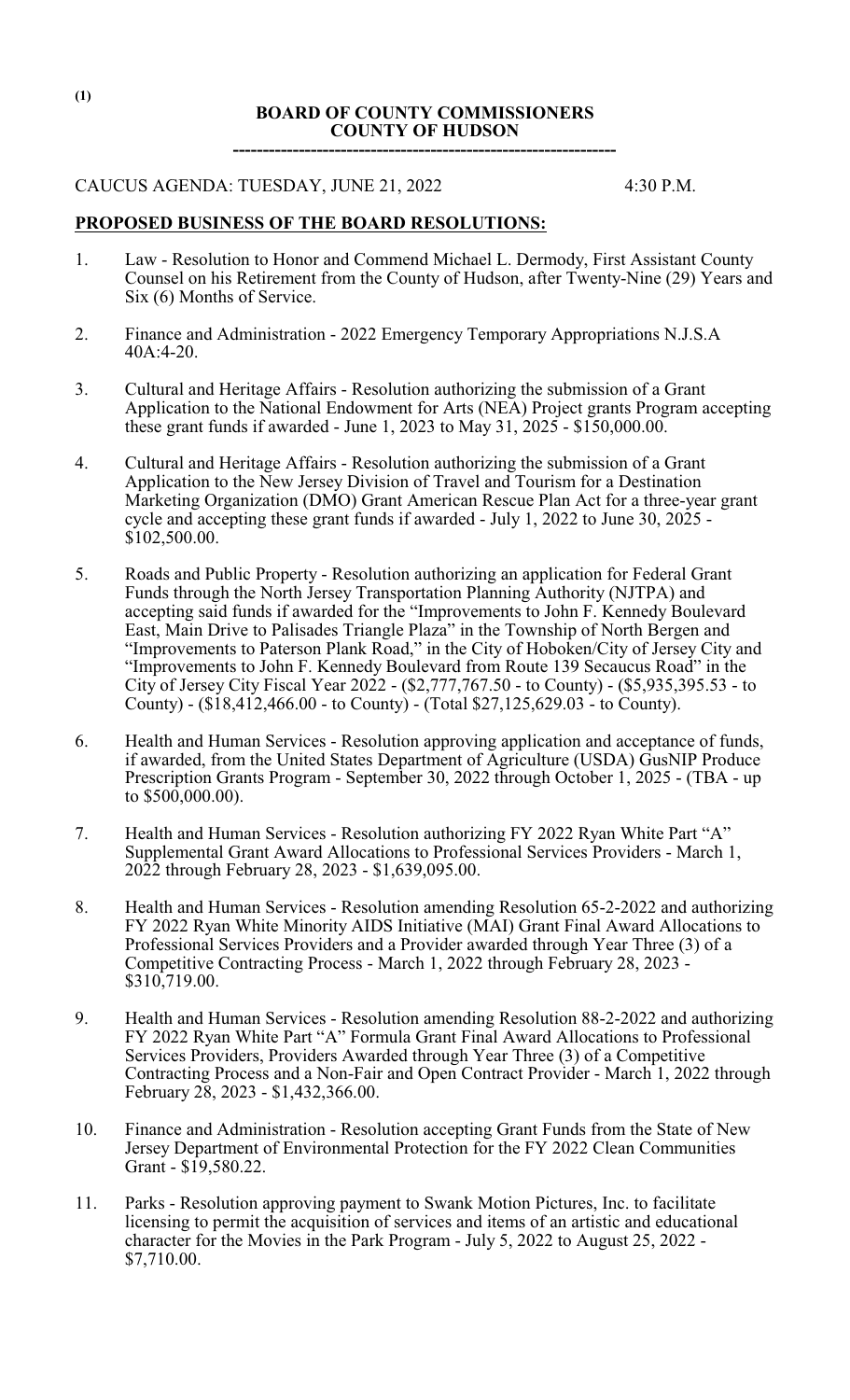- 12. Parks Resolution approving payment to Premiere Outdoor Movies for the rental of Sixteen (16) inflatable 20' by 11' Movie Screens for the Movies in the Park Program - July 5, 2022 to August 25, 2022 - \$9,920.00.
- 13. Register's Office Resolution authorizing payment to Mahogany Hustle d/b/a Break Tradition, LLC for Website Design and Development including ongoing support and yearly maintenance agreement on behalf of the Register's Office - \$23,000.00.
- 14. Register's Office Resolution approving payment to Kofile Technologies, Inc. for the purchase of Custom Plat (Map) Cabinets including hangers, envelopes and separators on behalf of the Hudson County Register's Office - \$23,925.00.
- 15. Finance and Administration Resolution approving payment to Net $\omega$ Work for Annual License and Maintenance Agreement for Sage HRMS (ABRA) Human Resource Data Base on behalf of the Department of Finance and Administration - June 30, 2022 to June 29, 2023 - \$20,237.57.
- 16. Cultural and Heritage Affairs / Tourism Development Resolution approving a Non-Fair and Open Contract with Truly 360 for Consulting Services including use of Website Review Management, Google Listing Optimization, 360 Virtual Tours, Google Travel Guide Creation and Website Search Engine Optimization - May 15, 2022 to May 14, 2023 - \$13,776.00.
- 17. Law Resolution approving a Professional Services Contract Non-Fair and Open with French and Parrello Associates for Professional Environmental Engineering Services New York Avenue, Block 6001, Lot 34, Jersey City, New Jersey (not to exceed \$10,000.00).
- 18. Purchasing Approve Purchasing Agent's award, purchases made under State Contracts:

|    | <b>VENDOR</b>                                     | <b>COMMODITY</b>                                                                                          | <b>AMOUNT</b> | DEPT.                                           |
|----|---------------------------------------------------|-----------------------------------------------------------------------------------------------------------|---------------|-------------------------------------------------|
| a. | Dell Marketing<br>Pittsburgh, PA                  | (30) New Dell Desktop<br>Computers (Meadowview<br>Hospital)                                               | \$35,463.60   | Health & Human<br>Services                      |
| b. | Deptcor<br>Trenton, N.J.                          | Purchase (4) New $\&$<br>Replacement of $(4)$<br><b>Recreation Cell Doors</b>                             | \$11,000.00   | <b>Correctional Center</b>                      |
| c. | <b>Environmental System</b><br>Redlands, CA       | Annual Maintenance<br>Hardware & Software<br>(Office of Digital Information)                              | \$7,426.00    | Planning $\&$<br><b>Business</b><br>Opportunity |
| d. | Pitney Bowes, Inc.<br>Chesapeake, VA              | Mailroom Equipment<br>Service & Supplies                                                                  | \$25,000.00   | Various                                         |
|    |                                                   |                                                                                                           |               |                                                 |
| e. | <i><b>*Rachles/Micheles</b></i><br>Clifton, N.J.  | <b>Gasoline (Motor Pool)</b>                                                                              |               | \$150,000.00 Roads & Public<br><b>Property</b>  |
| f. | <b>Specialty AutoMotive</b><br>Saddle Brook, N.J. | Garage Lifts Maintenance \$5,000.00<br>(Motor Pool)                                                       |               | Roads & Public<br>Property                      |
| g. | Xerox Corporation<br>Lewisville, TX               | Xerox Multifunction<br>Color Copier, Print Charge<br>For Color, and Black & White<br>Prints (\$43,504.00) |               | \$118,504.00 Prosecutor's Office                |
|    |                                                   | Maintenance Service &<br>Supplies for Copiers<br>$(\$75,000.00)$                                          |               | Various                                         |

**\*Denotes: WBE**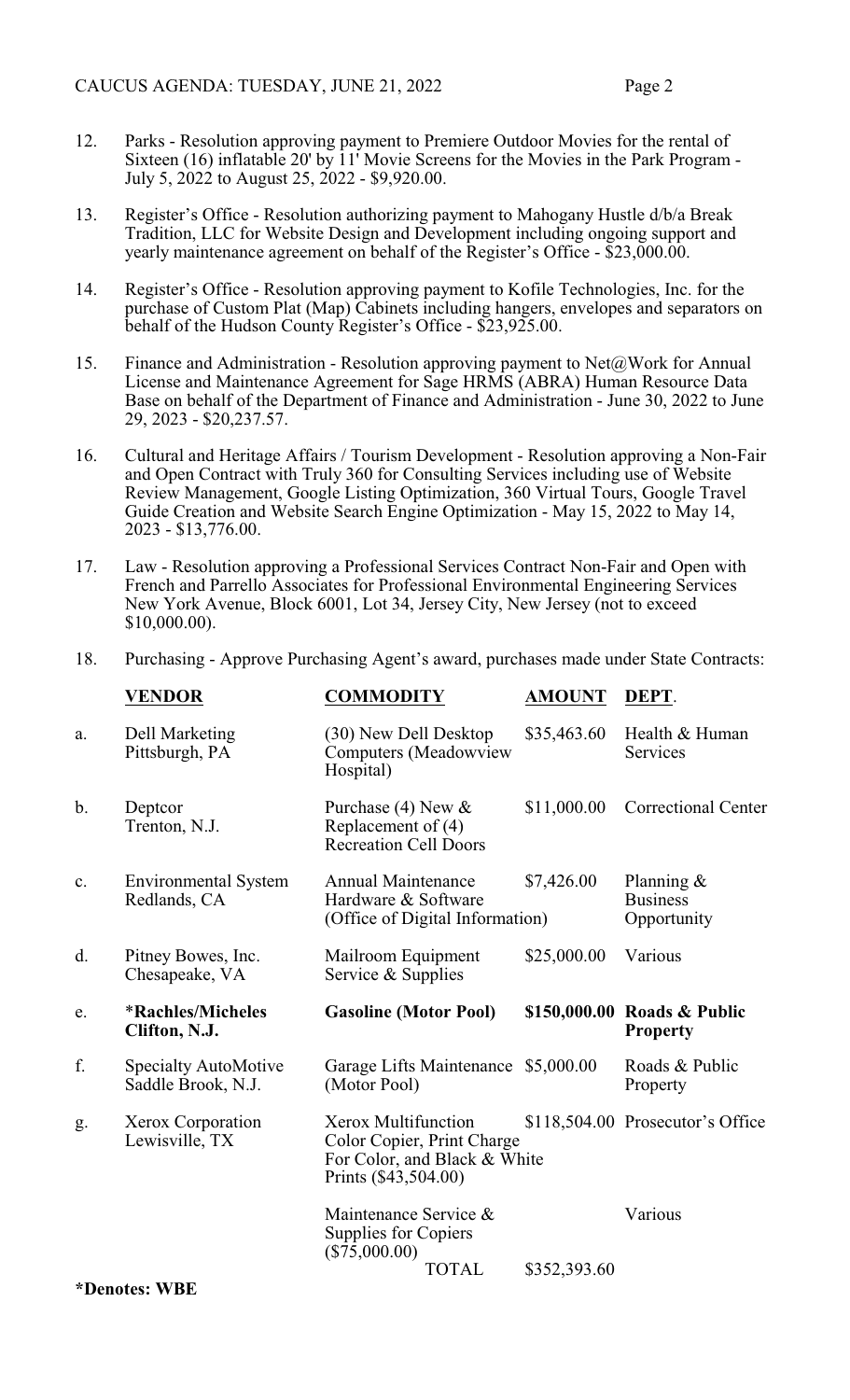### CAUCUS AGENDA: TUESDAY, JUNE 21, 2022 Page 3

- 
- 19. Purchasing Purchases made under the Educational Services Commission of New Jersey Pricing System, formally known as "The Middlesex Regional Educational Services Commission:"

|    | <b>VENDOR</b>                       | <b>COMMODITY</b>                                                                                      | <b>AMOUNT</b> | DEPT.        |
|----|-------------------------------------|-------------------------------------------------------------------------------------------------------|---------------|--------------|
| a. | **Murray Paving<br>Hackensack, N.J. | <b>James J. Braddock</b><br>Ninja Playground<br><b>Equipment &amp; Installation</b><br>(\$172,839.19) | \$243,050.46  | <b>Parks</b> |
|    |                                     | <b>Columbus Park Light Pole</b><br><b>Replacement (\$70,211.27)</b>                                   |               | <b>Parks</b> |

#### **TOTAL \$243,050.46**

### **\*\*Denotes: SBE**

- 20. Purchasing Approve Purchasing Agent's Awards:
- a. BID REJECTION To purchase Two (2) New Digital Forensic Computers for the Prosecutor's Office - (Set-Aside).
- b. Rubbish Removal for various Hudson County Departments Two (2) replies Two (2) Year period w/option to renew for Years 3,  $\overline{4}$ ,  $\& \overline{5}$  - Direct Waste Services - Contract shall not exceed \$846,309.00.
- 21. Board of County Commissioners Resolution awarding Professional Service Contract Fair and Open Outside Legal Services General Counsel to the Board of County Commissioners Edward J. Florio, Esq. of Florio, Kenny & Raval, LLP - \$106,400.00.
- 22. Law Resolution approving a two phase multi departmental Scanning Project with Hudson Community Enterprises, Inc. for the Digitizing, Scanning and Indexing of Documents - September 2022 to February 2024 - \$430,122.12.
- 23. Law Resolution amending Resolution No. 520-9-2021 and approving Addition No. 1 to a contract with Hudson Community Enterprises, Inc. for the Digitizing Scanning, Indexing and Shredding of Litigation Files in the Law Department - September 1, 2021 to August 31, 2022 - (Not to Exceed \$3,136.38.
- 24. Roads and Public Property Resolution approving Change Order No. 3 and Final Assuncao Brothers, Inc. "Improvements to John F. Kennedy Boulevard from Pavonia Avenue to Secaucus Road," City of Jersey City and time extension of 171 days - (Reduction -\$395,116.99).
- 25. Health and Human Services Resolution authorizing an Affiliation Agreement between Rutgers, the State University of New Jersey, Rutgers Biomedical and Health Sciences ("RBHS") - Rutgers School of Nursing and Meadowview Psychiatric Hospital - June 10, 2022 through June 9, 2024.
- 26. Housing and Community Reintegration Resolution authorizing Public Donor Agreements with Garden State Community Development Corporation and Collaborative Services Program of New Jersey, Inc. to provide Support Services for Hudson County's State Rental Assistance Program (SRAP) - July 1, 2022 to January 31, 2023 - \$500,000.00.
- 27. Housing and Community Reintegration Resolution authorizing submission of Amendments to Program Years (PY) 2019 and PY 2021 Action Plans to the United States Department of Housing and Urban Development.
- 28. Administrator's Office Resolution renewing a Tri-Party Agreement with the Hudson County Economic Development Corporation (EDC); the Hudson County Improvement Authority (HCIA) and the County of Hudson - July 1, 2022 to June 30, 2023 - 600,000.00.